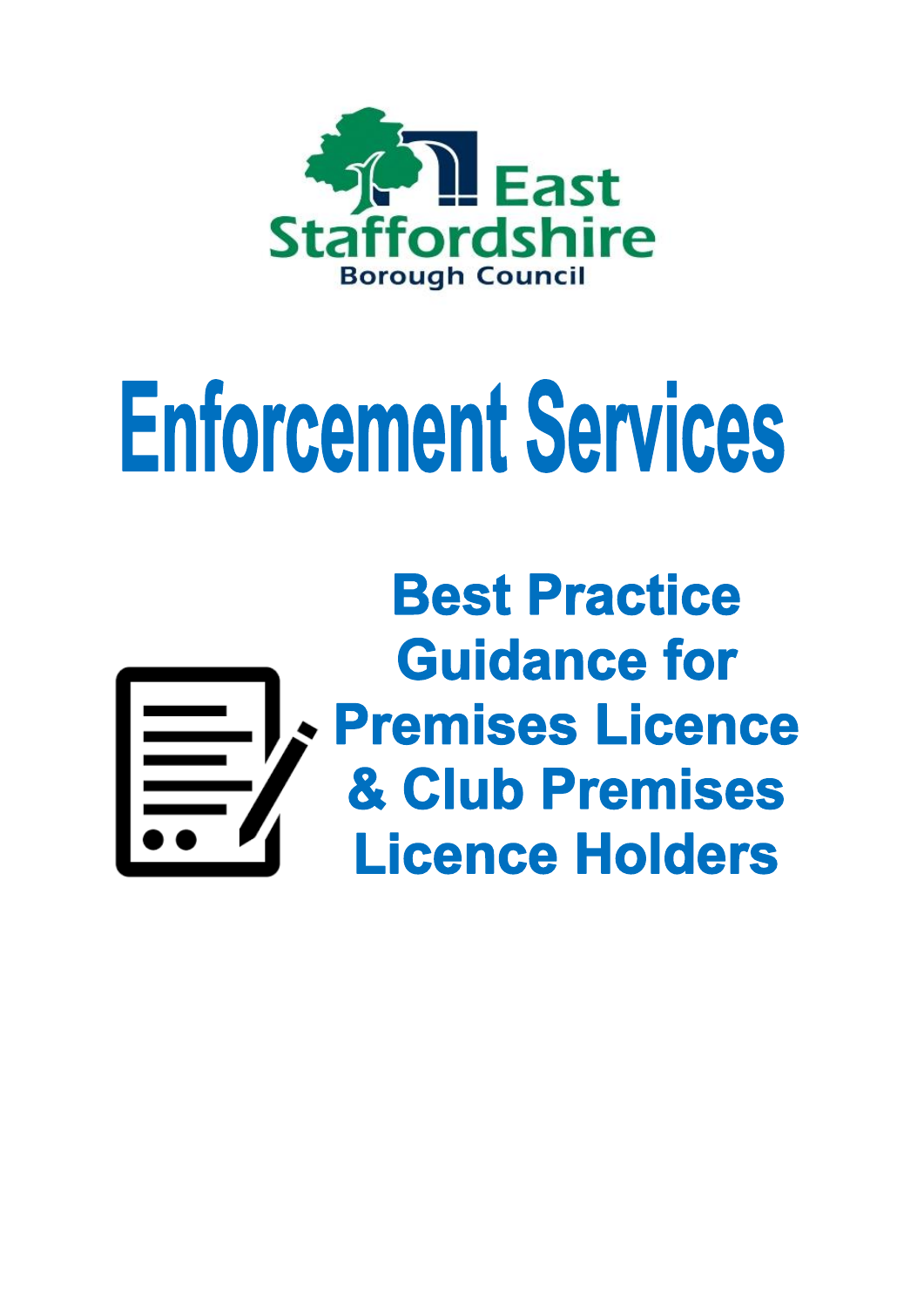## *Licensing Objectives and Aims*

The licensing objectives are:

- $\div$  The prevention of crime and disorder
- Public safety
- $\div$  The prevention of public nuisance
- $\div$  The protection of children from harm

Each objective is of equal importance. The promotion of the four objectives is a paramount consideration at all times.

The legislation also supports a number of other key aims and purposes, they include:

- Protecting the public and local residents from crime, anti-social behaviour and noise nuisance caused by irresponsible licensed premises.
- Giving the police and licensing authorities the powers they need to effectively manage and take action against those premises that are causing problems.
- $\div$  Recognising the important role which pubs and other licensed premises play in our local communities by minimising the regulatory burden on businesses, encouraging innovation and supporting responsible premises.
- Providing a regulatory framework for alcohol which reflects the needs of local communities and empowers local authorities to make and enforce decisions about the most appropriate licensing strategies for their local area.
- Encouraging greater community involvement in licensing decisions and giving local residents the opportunity to have their say regarding licensing decisions that may affect them.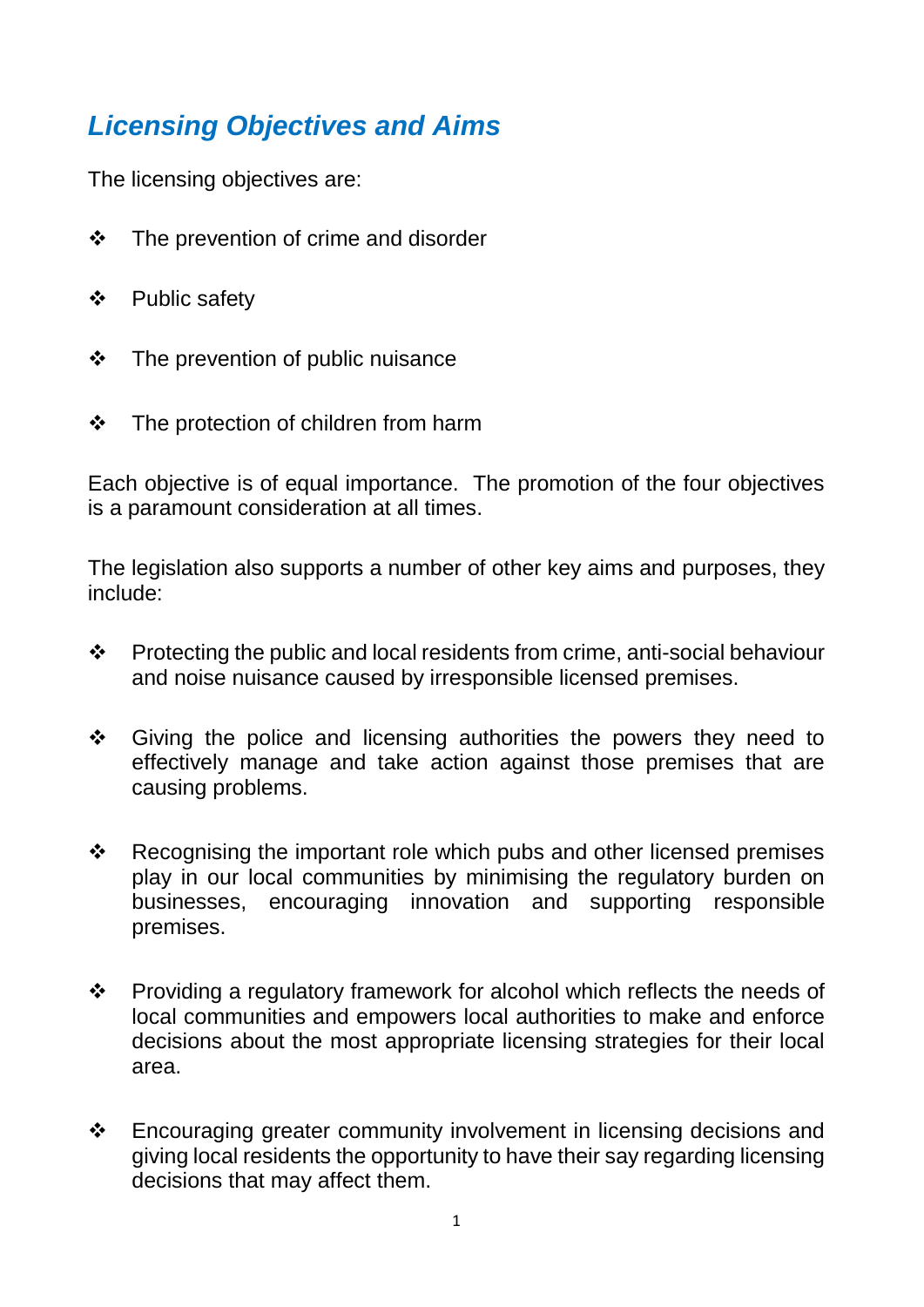#### *The Licence*

A premises licence authorises the use of any premises (which is defined in the 2003 Act as a vehicle, vessel of moveable structure or any part of any premises) for licensable activities defined in Section 1 of the Act. The holder of the premises licence must ensure that the licence or a certified copy of it is kept at the premises in the custody or under the control of:

- The holder of the licence, or,
- A person who works at the premises and whom the holder of the licence has nominated in writing.

#### *Display of the Premises Licence Summary*

The holder of the premises licence must ensure that:

- The summary of the licence or a certified copy of that summary, and,
- A notice specifying the position held at the premises by any person nominated,

Are permanently displayed at the premises.

The holder of a premises licence commits an offence if he/she fails, without reasonable justification, to comply.

A constable or an authorised person may require the person who is required to have the premises licence (or a certified copy of it) in his/her custody or under his/her control to produce the licence (or such copy) for examination.

A person commits an offence if he/she fails, without reasonable justification, to produce a premises licence or certified copy of a premises licence.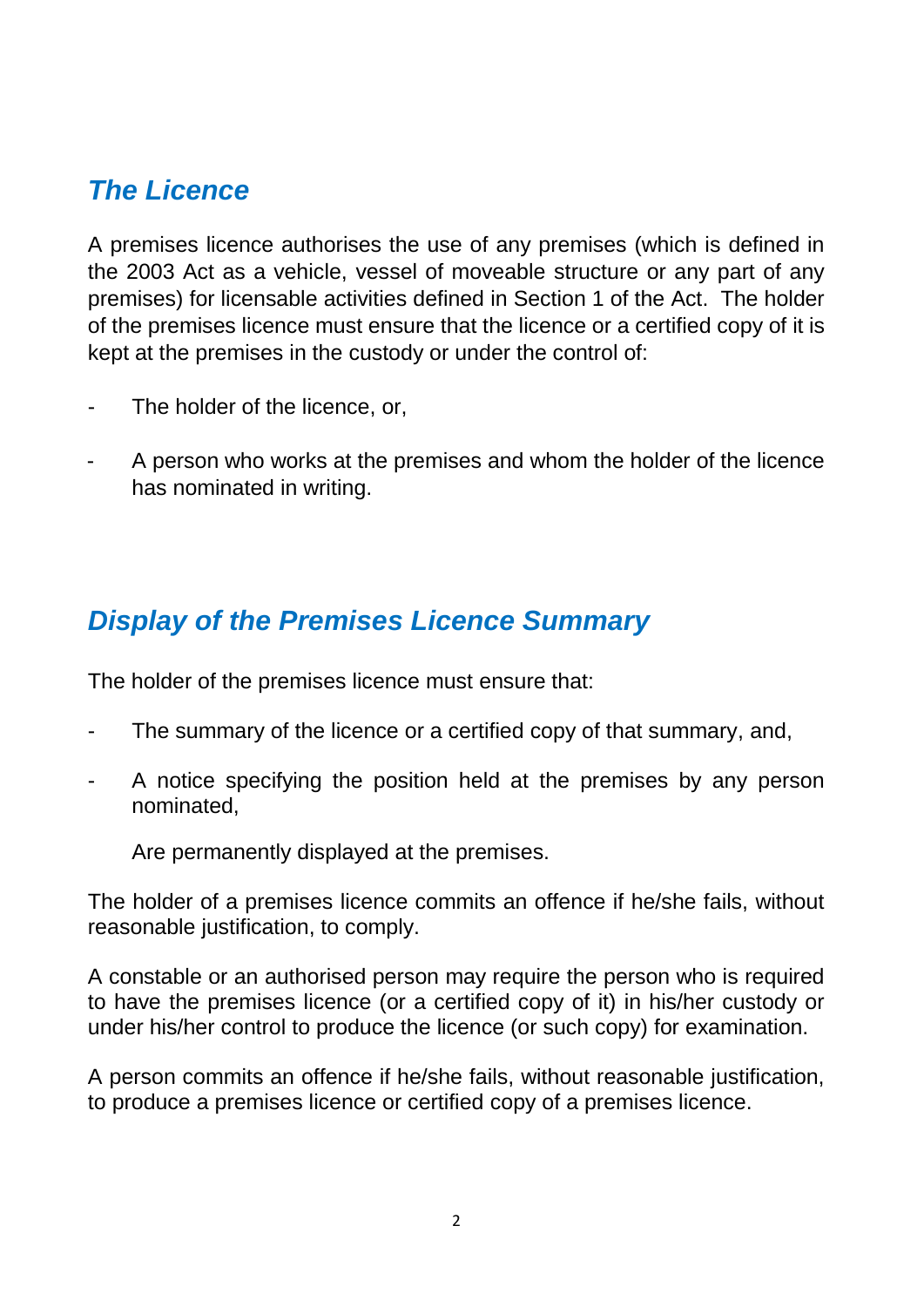#### *Designated Premises Supervisor (DPS)*

Every premises that authorises the sale of alcohol must specify a DPS. This will normally be the person who has been given day to day responsibility for running the premises by the premise licence holder.

The government considers it essential that police officers, fire officers or officers of the licensing authority can identify immediately the DPS so that any problems can be dealt with swiftly.

Any constable or authorised officer may require the holder of the personal licence to produce that licence for examination. A person who fails without reasonable justification to comply is guilty of an offence.

#### *Door Supervisors*

Where a premises licence includes a condition that at specified times one or more individuals must be at the premises to carry out a security activity, the licence must include a condition that each such individual must be licensed by the Security Industry Authority.

#### *Conditions*

Conditions include any limitations or restrictions attached to a licence or certificate and essentially are the steps or actions that the holder of the premises licence or the club premises certificate will be required to take or refrain from taking in relation to the carrying on of licensable activities at the premises in question. Failure to comply with any condition attached to a licence or certificate is a criminal offence.